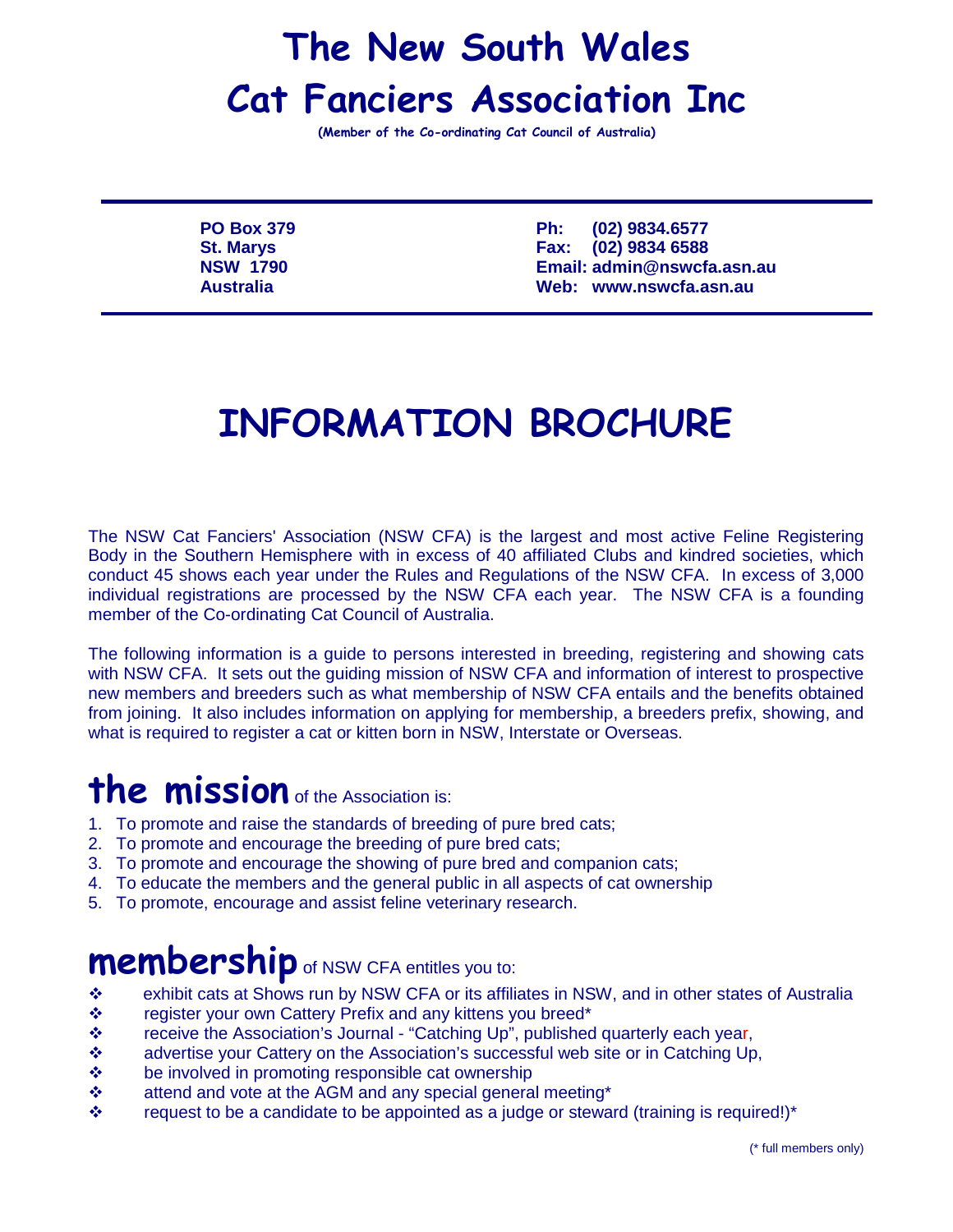# **joining** NSW CFA

You can apply to join the Association by completing the form "Application for Membership of NSW CFA". The application must be accompanied by the appropriate fee, dependent upon the type of membership (see below) and the date of application (see "Scale of Fees").

- 1. **Single / Dual (Full) Membership** the applicant shall be at least 18 years old and reside in the State of New South Wales. Discounted fees for Single or Dual membership by pensioners are available (refer Scale of Fees). A photocopy of a current concession card must accompany applications for concession membership.
- 2. **Junior Membership** for ages between 12 years and under 18 years who reside in the State of New South Wales.
- 3. **Associate Membership** is available to persons over 18 years old and who do not reside at an address situated in the State of New South Wales.

### general information

- 1. All pure bred cats that are required for showing or breeding **must be** registered with the Association.
- 2. Only the breeder is eligible to register purebred kittens/cats. The breeder must hold a Cattery prefix (see below, and also refer "application for registration of a breeder's prefix") and be a current financial member of NSW CFA.
- 3. The owner of a purebred registered kitten/cat may show it three times only at NSW CFA affiliate shows without becoming a member of the Association. To be eligible to accumulate points in the NSW CFA Cat/Kitten of the Year Awards, the owner must be a member of the Association.
- 4. Domestic cats/kittens that are to be shown must be desexed and may be shown three times before being registered. After three shows, the cat/kitten **must be** registered. Owners of Companion cats are not required to have a Cattery Prefix.

## the cattery prefix

- 1. Only full members of NSW CFA may apply for a Cattery Prefix.
- 2. All words used as prefixes must be approved and registered with NSW CFA. No breeder may use a prefix without first having it registered.
- 3. Four names, in order of preference, are to be submitted on the application form ("Application for Registration of A Breeder's Prefix") and returned to the Association office, together with the fee for Registration. Select all names carefully, as prefixes cannot be changed once they have been checked and approved.
- 4. No breeder may use the prefix of another breeder, either as a prefix or in the common name of a cat.
- 5. NSW CFA will not register a Cattery name in the form of an Affix i.e. "Queen of Maybury". The Cattery name must appear first i.e. prefix "Maybury", common name "Queen",
- 6. A prefix must not exceed 12 letters and must be all one word hyphens, dashes or apostrophes are not permitted.
- 7. A maintenance fee for each Prefix is to be paid each year with the renewal of NSW CFA membership. A Prefix on which a renewal fee has not been paid for a period of seven years shall be removed from the Register.
- 8. As a guide to breeders applying for a prefix, following is a list of word, and types of words, that ARE NOT ACCEPTABLE, or are to be avoided as prefixes:

| <b>Siamese/Eastern Names &amp; Places</b> | All the more common ones have been registered many years ago         |
|-------------------------------------------|----------------------------------------------------------------------|
| <b>Christian Names</b>                    | Male or Female e.g. "John" or "Joan"                                 |
| <b>Jewel Names</b>                        | Diamond, Sapphire, Topaz, Amethyst etc.                              |
| <b>Flower Names</b>                       | Rose, Daffodil, Violet, Lily etc.                                    |
| <b>Colour Names</b>                       | Blue, Lilac, Silver, Bronze, Brown etc                               |
| <b>Words Like</b>                         | Misty, Morning, Haze, Breeze, Star, Moon, Purr, Puss, Kat, Tao       |
| <b>Established Prefixes</b>               | Names too closely resembling them could cause confusion of pedigrees |
| <b>Breed Names</b>                        |                                                                      |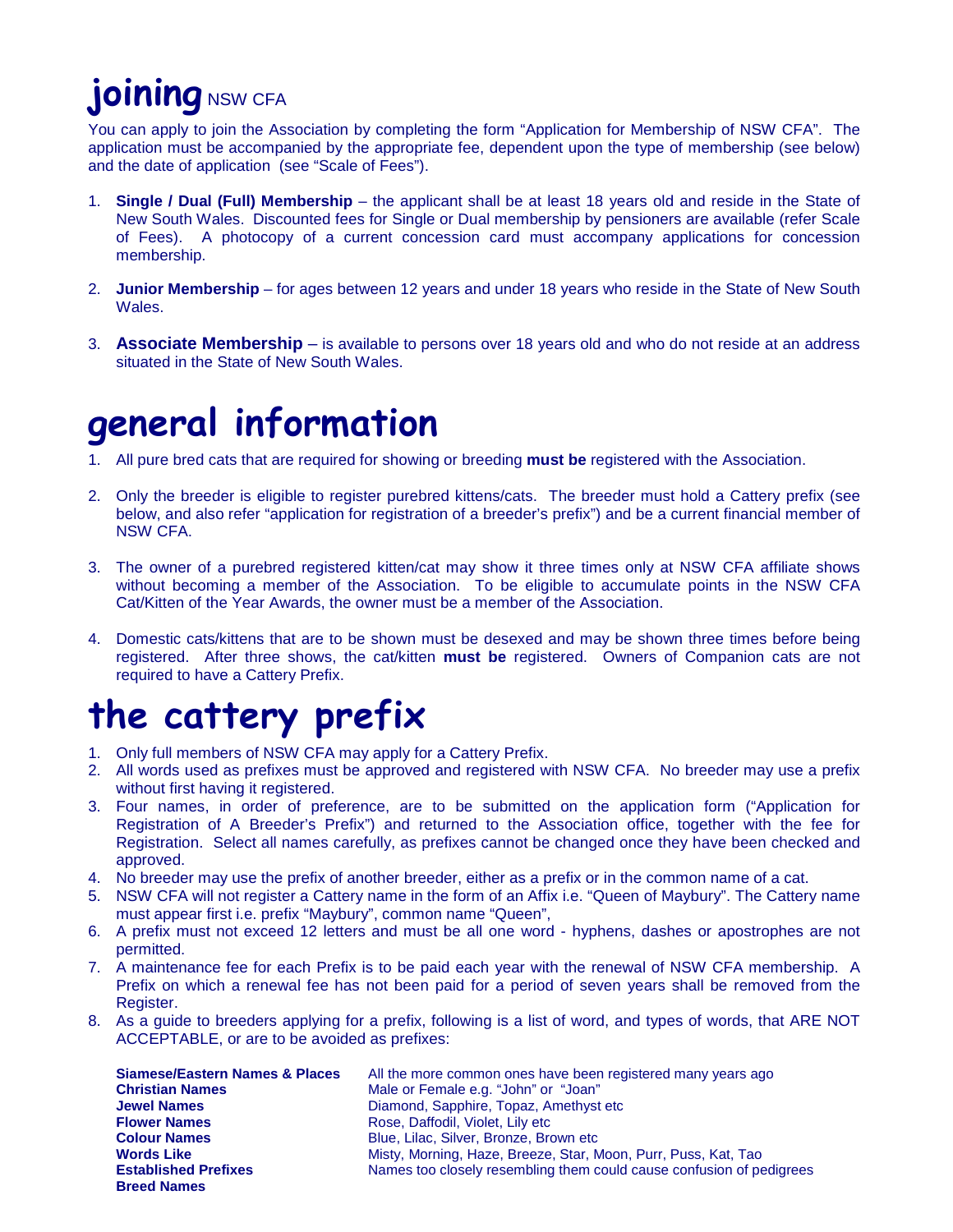## registration of cats and kittens

- 1. For a kitten/cat to be shown or bred, the breeder must register at least one kitten from the litter within 12 months of the date of birth.
- 2. A breeder is not obliged to register all kittens in a litter. However, the total number of living progeny born in a litter must be detailed on the initial Application for Registration.
- 3. Once a kitten from a litter has been registered further kittens/cats from that litter may be registered up to 18 months from the date of birth. Cats cannot be registered after 18 months from date of birth.

### how to register

- **a)** Only the breeder can apply for registration.
- **b)** Applications must be made using the form "Application for Registration".
- **c)** The Stud owner must complete the section headed "Date of Service", and on the reverse of the form, complete their details and sign.
- **d)** Full number of kittens in the litter must be shown.
- **e)** BOTH THE SIRE AND THE DAM MUST BE REGISTERED, either with NSW CFA or with a recognised Interstate or Overseas Registering Body, before any progeny can be registered.
- **f)** The breeder must be the registered owner of the dam, and the name in which the prefix is registered must correspond accordingly.
- **g)** A cat's name must not exceed twenty-four (24) letters, including the prefix and spaces between prefix and name, or names. Hyphens, apostrophes, dashes, ordinal numbers, and the word "of" are not permitted in a cat's name.
- **h)** The breed, colour and sex of a cat must be shown on the form.
- **i)** Membership number must be quoted on the form.

### re-registrations

Cats bred interstate or overseas that have been purchased by a resident of New South Wales, may be accepted in to the Register on a re-registration basis only, and in accordance with the Regulations as applicable in NSW. The purchaser is required to supply an original Registration or Transfer Certificate issued by the recognised Registering Body in the Sate, Territory or Country in which the cat was bred, together with a Certified copy of the pedigree showing registration numbers, breeds and colours for four (4) generations. The pedigree must be certified correct by the Registering Body with whom the cat was originally registered. The Registration or Transfer Certificate must be in the applicant's name, and registration numbers of the sire and dam shown on the certificate. IN THE CASE OF PURE SIAMESE RE-REGISTRATION, AN EXTENDED PEDIGREE OF EIGHT (8) GENERATIONS CERTIFIED TO FOUR (4) WILL BE REQUIRED.

**It is strongly recommended you contact NSW CFA if you wish to purchase a cat from interstate or overseas - to obtain the re-registration form, to ENSURE THAT YOU PURCHASE A CAT FROM A RECOGNISED ORGANISATION and that it is eligible for re-registration under NSW CFA Rules and Regulations.**

## transfers

- 1. Upon the sale, exchange, gift, lease or loan of a cat, an application for transfer must be lodged with the NSW CFA to be officially recorded in the register, before the end of six (6) months, otherwise a LATE FEE will be payable.
- 2. The original Registration Certificate must be supplied by the new owner with the application for Transfer completed on the reverse side of the certificate.
- 3. The Breeder / Owner MUST sign the transfer application where indicated.
- 4. If the membership is registered in joint names, then the signature of BOTH parties is required on all Transfers.
- 5. When selling a cat for showing or breeding the breeder is required to supply the purchaser with the original Registration Certificate correctly completed and signed. The new owner must forward the Certificate together with the required fee to the NSW CFA within 6 months of transfer otherwise a late fee will be imposed (refer "Scale of Fees").
- 6. When selling a cat for showing or breeding to an interstate or overseas purchaser IT IS ESSENTIAL that the breeder transfers the Certificate of Registration into the new owners name with NSW CFA who will forward the Certificate of Registration to the new owner.